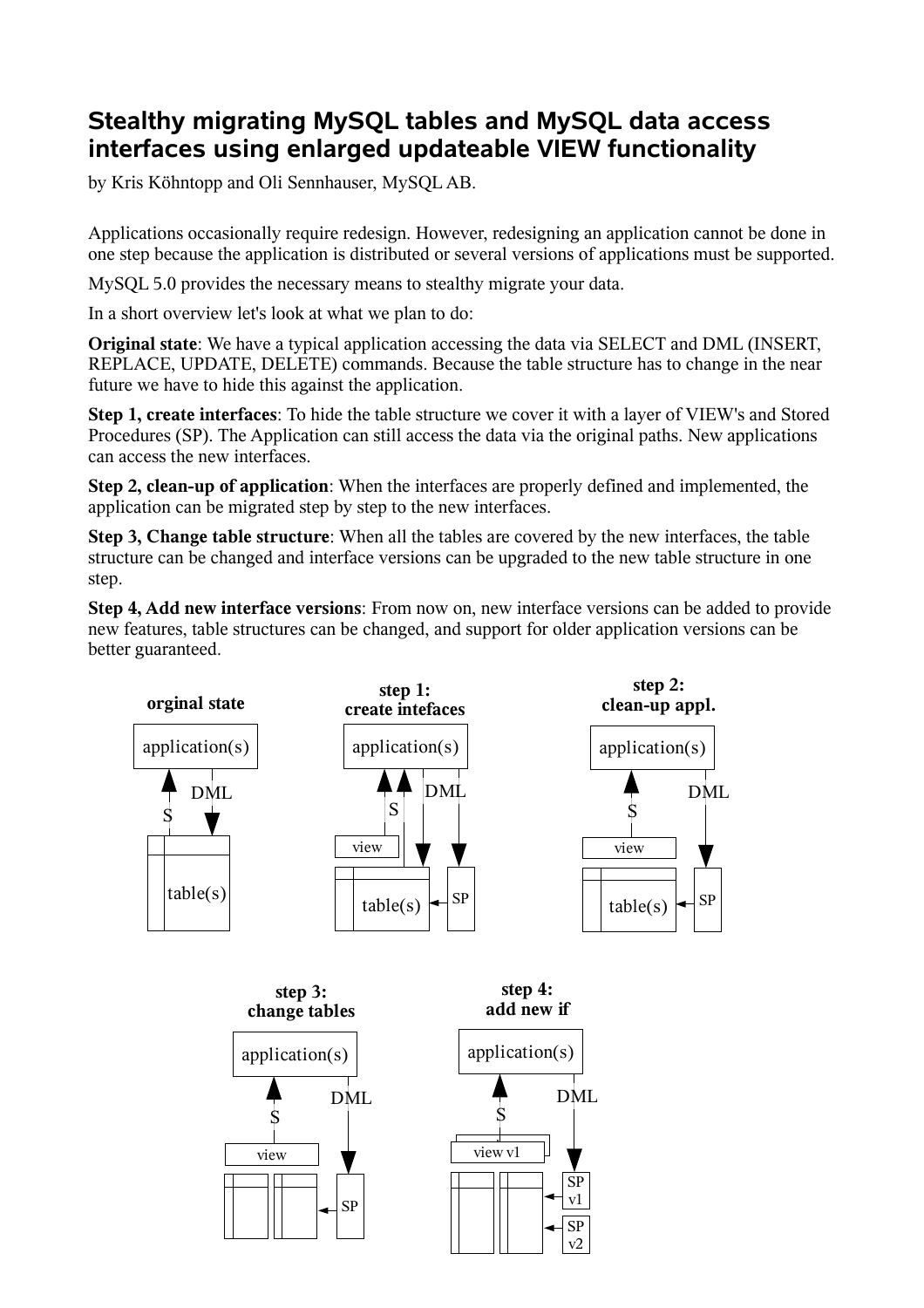### *Step by step*

Let's first simulate the original state:

```
CREATE TABLE company_employee
\left( id INT UNSIGNED NOT NULL AUTO_INCREMENT PRIMARY KEY
   , company VARCHAR(128) NOT NULL
   , employee VARCHAR(128) NOT NULL
)
;
INSERT INTO company_employee
VALUES (1, 'MySQL', 'Hans Meier')
 , (2, 'MySQL', 'Hugo Huber')
 , (3, 'Tante Emma Laden', 'Hanne Hitz')
 , (4, 'Gegenueber Shop', 'Fritz Froehlich')
;
```
Our application consists of the following operations:

```
SELECT *
  FROM company employee
;
INSERT INTO company_employee
VALUES (NULL, 'Linux', 'Anton Albern')
;
UPDATE company_employee
   SET employee = 'Berta Bach'
WHERE id = 5;
DELETE
 FROM company employee
 WHERE id = 5;
```
Everything is fine now. We can access our data and we can modify it. But, ... hmm, ok the data model behind this example is not that perfect. We sometimes read about normalization and 3<sup>rd</sup> normal form. So the goal is to stealthy migrate this table in  $3<sup>rd</sup>$  normal form.

### *Create the interfaces*

To hide this change, we have to first create some interfaces: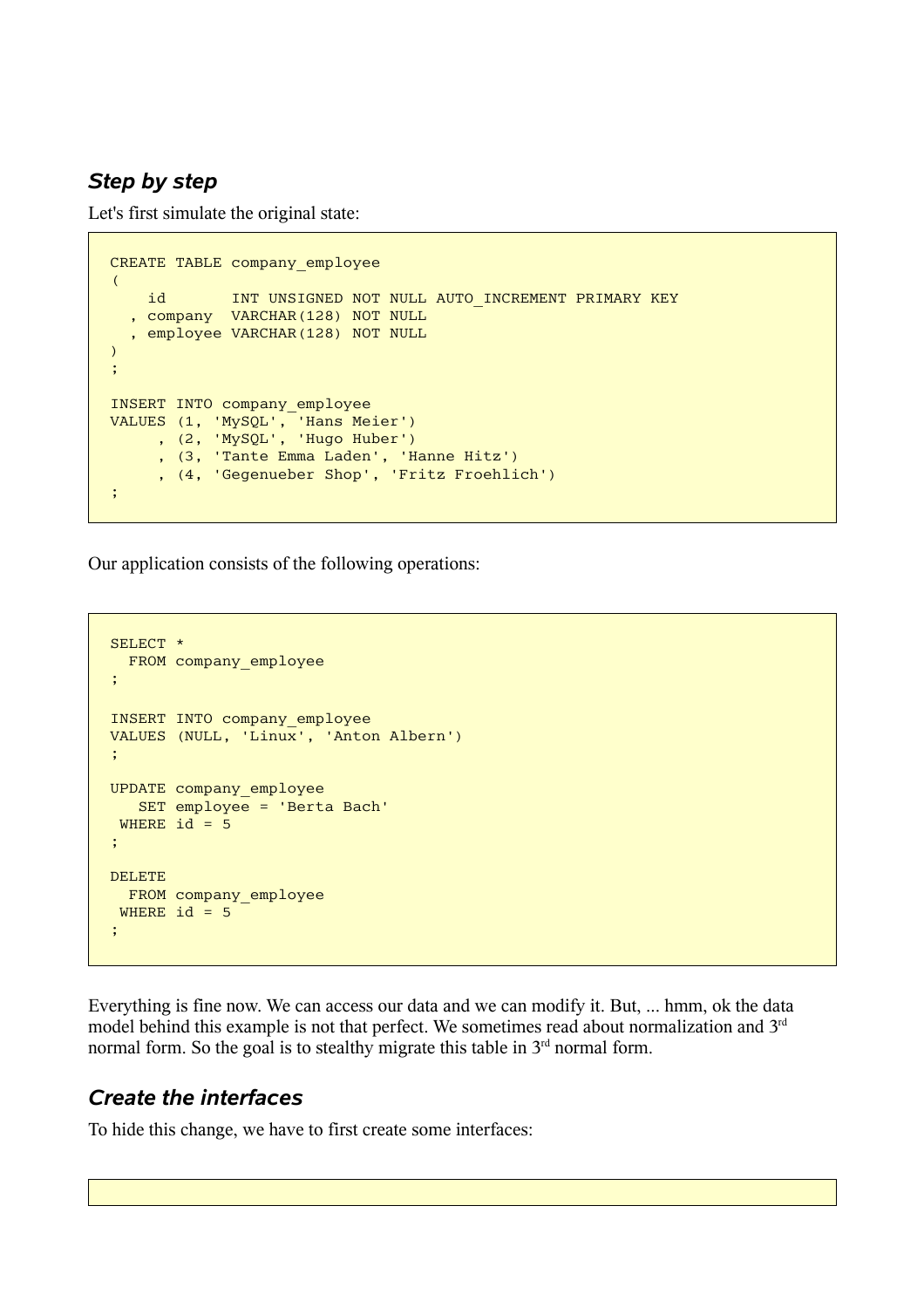```
CREATE VIEW ce_select_if_v1 AS
SELECT id, company, employee
  FROM company_employee
;
DELIMITER //
CREATE PROCEDURE ce insert if v1
\left(IN company name VARCHAR(128)
   , IN employee_name VARCHAR(128)
\lambdaBEGIN
   INSERT INTO company_employee
  VALUES (NULL, company name, employee name)
\ddot{\phantom{1}};
END;
//
CREATE PROCEDURE ce update if v1
\left( IN company_id INT
   , IN employee_name VARCHAR(128)
\lambdaBEGIN
   UPDATE company_employee
    SET employee = employee name
  WHERE id = company id
   ;
END;
//
CREATE PROCEDURE ce delete if v1
\left( IN company_id INT
)
BEGIN
  DELETE
   FROM company employee
  WHERE id = company id
   ;
END;
//
DELIMITER ;
```
Now the old operations, as well as the following new ones should still work:

```
SELECT *
 FROM ce select if v1
;
CALL ce insert if v1('Linux', 'Anton Albern');
CALL ce_update_if_v1(6, 'Berta Bach');
```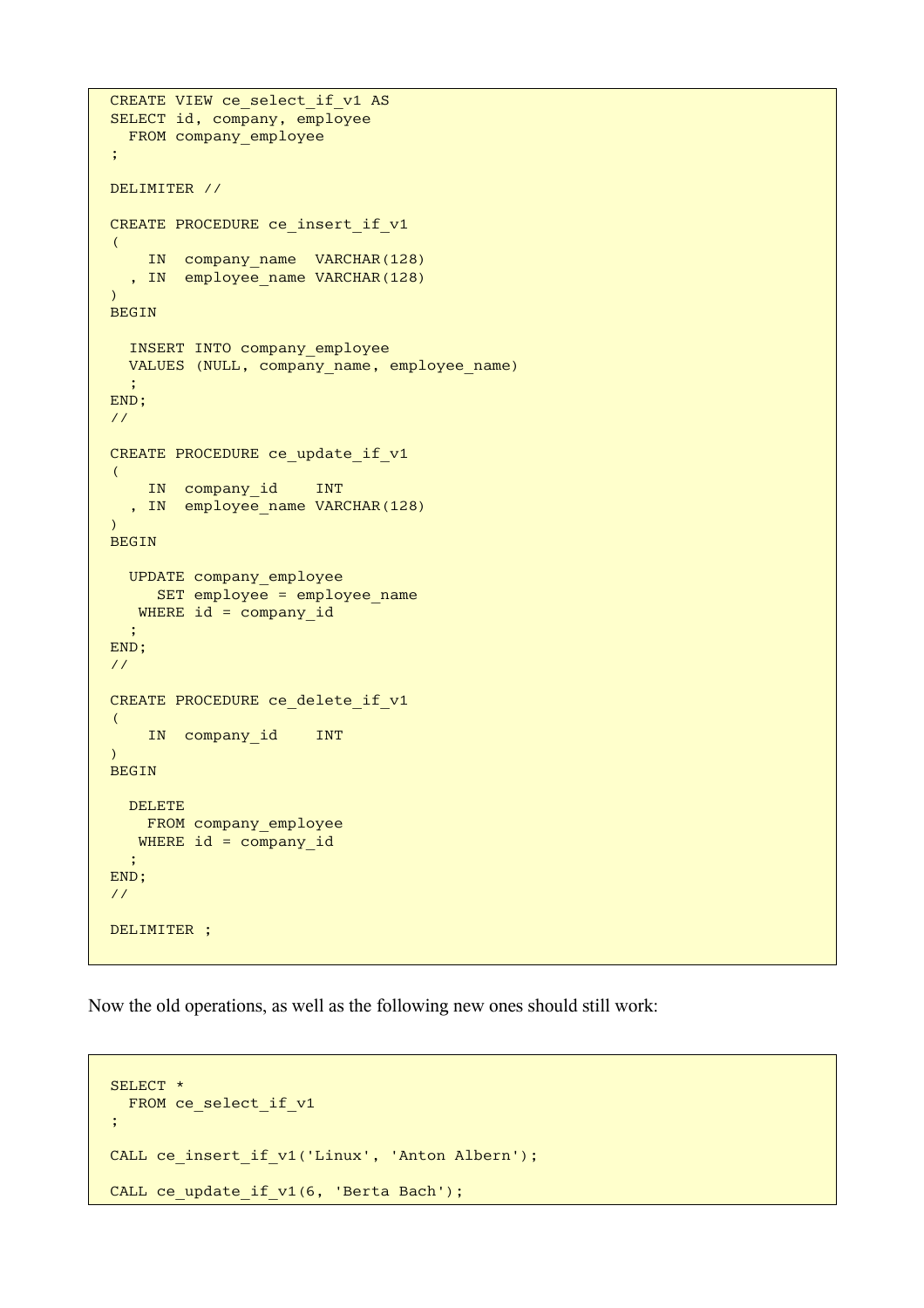```
CALL ce_delete_if_v1(6);
```
# *Clean-up application*

Clean-up of the application code cannot be shown here. There are several ways to ensure that the data is being accessed solely using the provided interfaces:

- You can revoke the privileges for a certain user to directly access the data and grant these privileges only to the stored procedures or
- You can create some triggers on these tables which are logging some informations about the user, time, etc. or
- You can parse the general query log for suspicious queries or
- You can rename the underlying tables and the queries will fail and the client will get an error message.

# *Change table*

Now the table can be changed:

```
CREATE TABLE company
\left(id INT UNSIGNED NOT NULL AUTO INCREMENT PRIMARY KEY
  , company name VARCHAR(128) NOT NULL
)
;
CREATE TABLE employee
\left(id INT UNSIGNED NOT NULL AUTO INCREMENT PRIMARY KEY
   , first_name VARCHAR(128) NOT NULL
  , last name VARCHAR(128) NOT NULL
  , company id INT NOT NULL
\lambda;
INSERT INTO company
SELECT id, company
  FROM company employee
;
# Not perfect but for demo it is enough.
INSERT INTO employee
   SELECT NULL, SUBSTRING(employee, 1, locate(' ', employee)-1)
        , SUBSTRING(employee, locate(' ', employee)+1), id
    FROM company employee
;
```
And the interfaces have to be adapted too: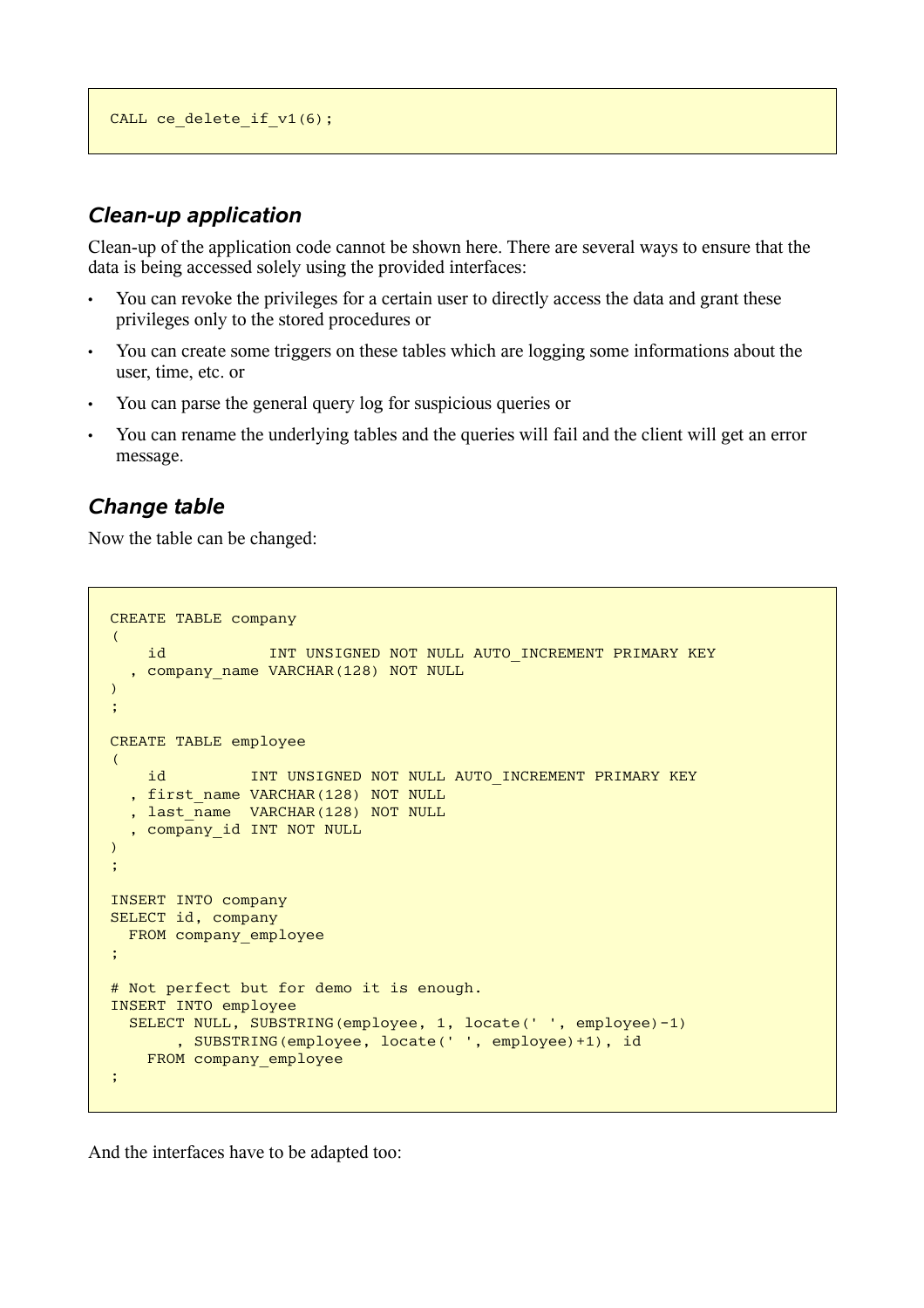```
RENAME TABLE ce select if v1 TO ce selct if v1 old;
CREATE VIEW ce_select_if_v1 AS
SELECT company.id, company_name AS 'company'
     , CONCAT(first name, \overline{ }', last name) AS 'employee'
  FROM company INNER JOIN employee \overline{ON} company.id = employee.company id
;
DELIMITER //
DROP PROCEDURE ce insert if v1 //
CREATE PROCEDURE ce insert if v1
(
    IN company name VARCHAR(128)
  , IN employee name VARCHAR(128)
\lambdaBEGIN
   DECLARE id INT;
   INSERT INTO company
  VALUES (NULL, company name)
\cdot ;
  SET id = LAST INSERT ID();
   INSERT INTO employee
  VALUES (NULL, SUBSTRING(employee name, 1, locate(' ', employee name)-1)
       , SUBSTRING(employee name, locate(' ', employee name)+1), id)
\cdot ;
END;
//
DROP PROCEDURE ce update if v1 //
CREATE PROCEDURE ce update if v1
\left( IN id INT
  , IN employee name VARCHAR(128)
\lambdaBEGIN
   UPDATE employee
     SET first name = SUBSTRING(employee name, 1, locate(' ', employee name)-
1)
        , last name = SUBSTRING(employee name, locate(' ', employee name)+1)
    WHERE company_id = id
   ;
END;
//
DROP PROCEDURE ce delete if v1 //
CREATE PROCEDURE ce delete if v1
\left( IN id INT
\sumBEGIN
   DELETE
     FROM employee
   WHERE company id = id
```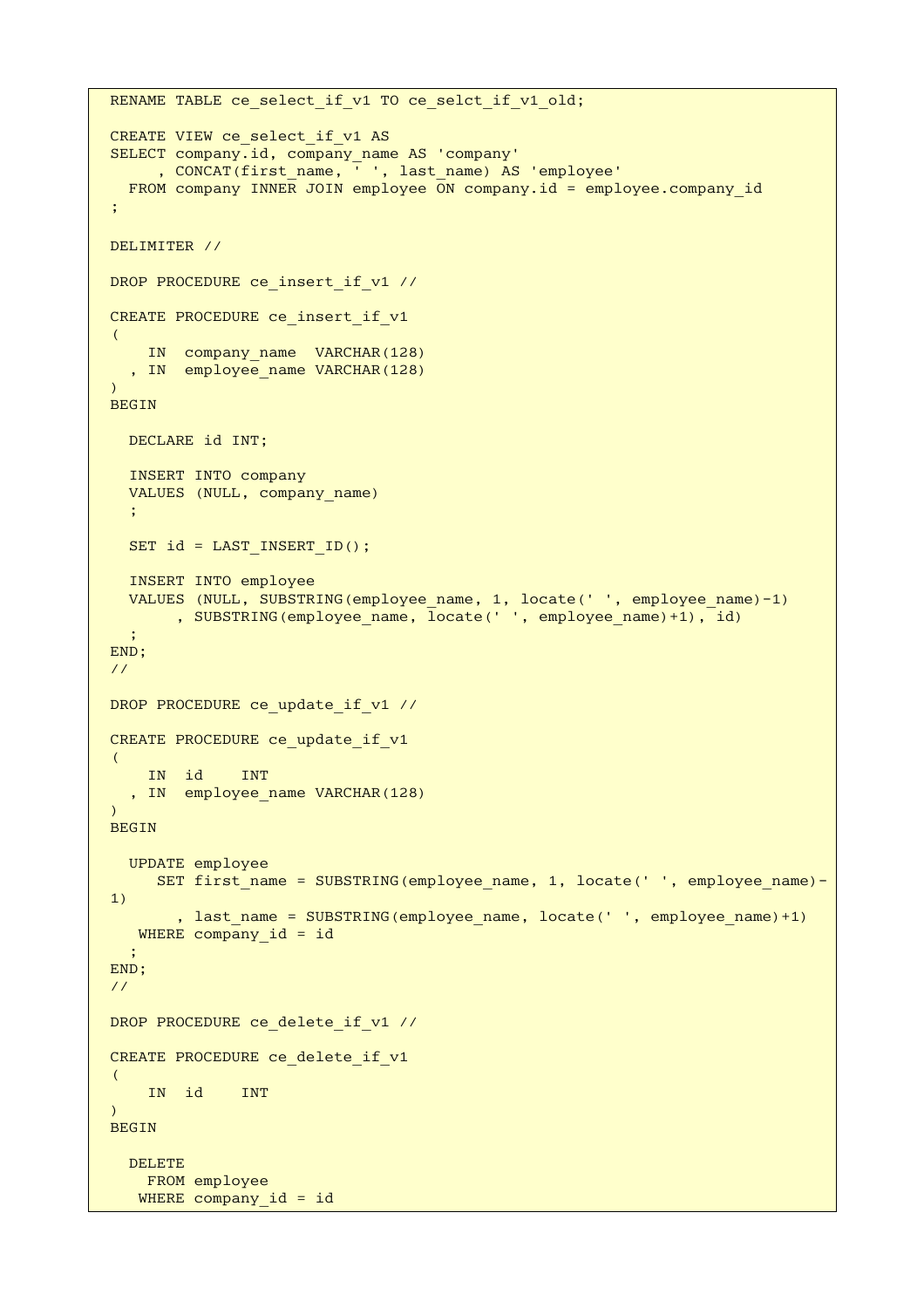```
\ddot{\phantom{1}};
END;
//
DELIMITER ;
```
Now the operations should still work using the new interfaces and table structures:

```
SELECT *
 FROM ce_select_if v1
;
CALL ce insert if v1('Linux', 'Anton Albern');
CALL ce update if v1(5, 'Berta Bach');
CALL ce delete if v1(5);
```
#### *New interfaces*

Now, new interfaces can be built for future development.

#### *Discussion*

During the migration there was no cleanup in company table. So the table still contains redundant information which needs to be cleaned-up:

```
mysql> select * from company;
+----+------------------+
| id | company name |
+----+------------------+
| 1 | MySQL |
| 2 | MySQL |
...
+----+------------------+
```
The interfaces do not yet provide full functionality to properly maintain the data. It needs to be defined if record #5 should have been deleted or not:

```
mysql> select * from company;
+----+------------------+
| id | company_name |
+----+------------------+
| 1 | MySQL |
...
| 5 | Linux |
+----+------------------+
```